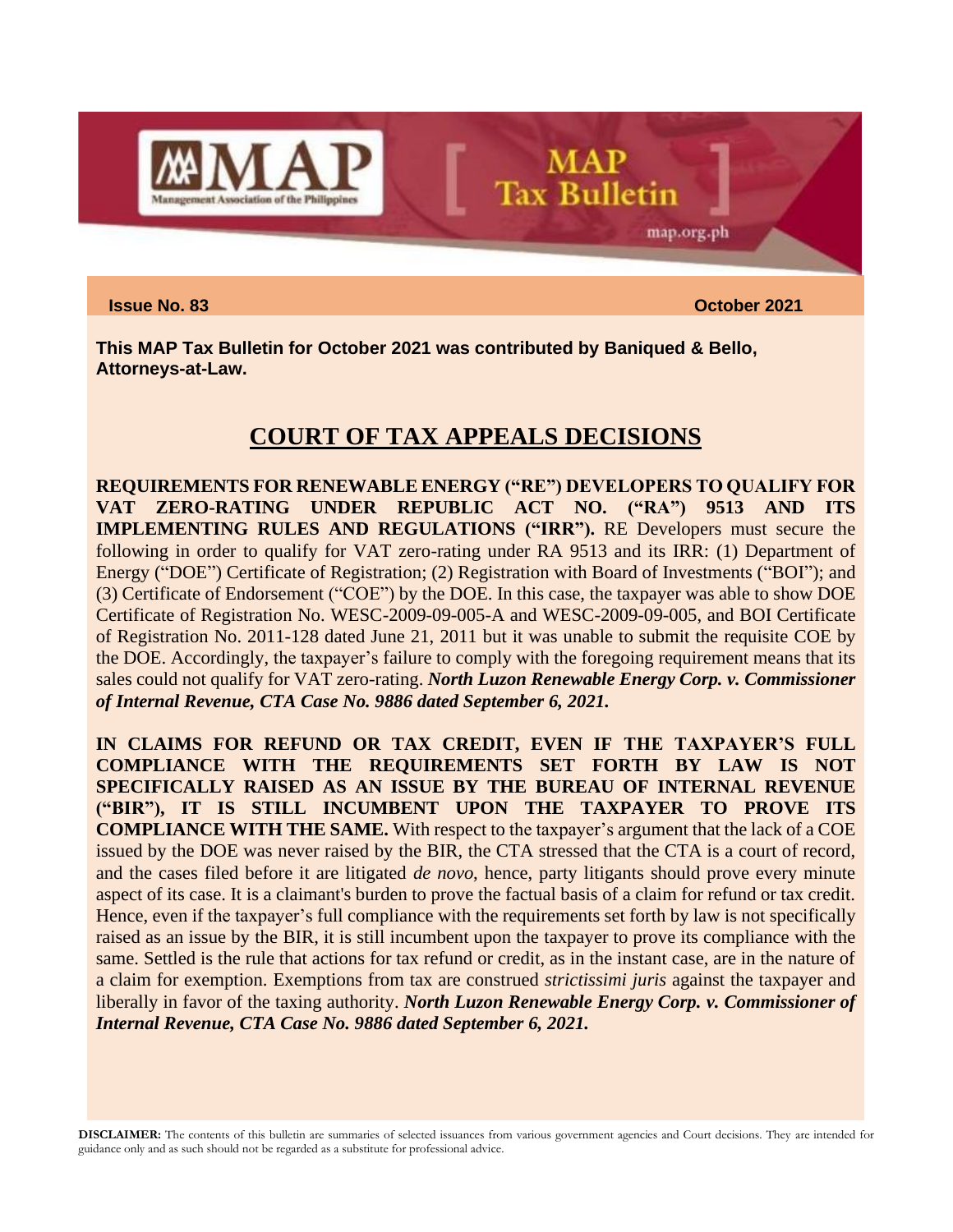## **BIR RULINGS AND ISSUANCES**

**CONSOLIDATED REVENUE REGULATIONS ON THE AFFIXTURE OF INTERNAL REVENUE STAMPS ON IMPORTED AND LOCALLY MANUFACTURED CIGARETTES, HEATED TOBACCO PRODUCTS AND VAPOR PRODUCTS FOR DOMESTIC SALE OR FOR EXPORT AND THE USE OF THE ENHANCED INTERNAL REVENUE STAMP INTEGRATED SYSTEM (ENHANCED IRSIS) FOR THE ORDERING, DISTRIBUTION, MONITORING, REPORT GENERATION AND INCORPORATING THE STRICT SUPERVISION OF PRODUCTION, RELEASE, AFFIXTURE, INVENTORY AND SALE OF CIGARETTES.** *Revenue Regulations No. 18-2021 dated September 10, 2021 (published in the Manila Standard on September 14, 2021).*

**CIRCULAR PRESCRIBING THE POLICIES AND GUIDELINES ON THE LAUNCHING OF THE 3RD GENERATION INTERNAL REVENUE STAMPS FOR PURPOSES OF ORDERING AND INVENTORY PLANNING OF IMPORTERS AND LOCAL MANUFACTURERS OF CIGARETTES, HEATED TOBACCO PRODUCTS AND VAPOR PRODUCTS DUE TO THE EFFECTIVITY AND IMPLEMENTATION OF REVENUE REGULATIONS NO. 18-2021.** *Revenue Memorandum Circular No. 102-2021 dated September 21, 2021.*

**REVISED NON-DISCLOSURE AGREEMENT ("NDA") FORM. ALL INTERNAL REVENUE OFFICIALS, EMPLOYEES AND OTHERS CONCERNED.** This Order amends the NDA form prescribed to be used/accomplished by BIR revenue personnel and/or third parties engaged/involved in BIR projects, undertakings and/or activities requiring access to BIR applications/systems and/or data/information., as provided for under Revenue Memorandum Order No. 15-2014 (Revised Information and Communications Technology [ICT] Security Policy). *Revenue Memorandum Order No. 26-2021 dated August 9, 2021.*

**CIRCULAR CLARIFYING THE ISSUES RELATIVE TO THE VALUE-ADDED TAX (VAT) EXEMPTION OF CERTAIN MEDICINES AND OTHER MEDICAL DEVICES FOR COVID-19 UNDER SECTIONS 109(1)(AA) AND 109(L)(BB)(II) OF THE NATIONAL INTERNAL REVENUE CODE OF 1997, AS AMENDED.** *Revenue Memorandum Circular No. 99-2021 dated August 16, 2021.*

**EXTENSION OF DEADLINE FOR THE FILING OF APPLICATIONS AND SUSPENSION OF THE 90-DAY PROCESSING OF VALUE ADDED TAX ("VAT") REFUND CLAIMS PURSUANT TO SECTION 112 OF THE TAX CODE OF 1997, AS AMENDED BY RA 10963 (TRAIN LAW) WITH THE VAT CREDIT AUDIT DIVISION ("VCAD").** Following the temporary closure of the VCAD until October 3, 2021 in compliance with the existing health protocols for the mitigation of the COVID-19 pandemic, the filing of VAT refund claims, where the two-year period within which to file the claim falls on September 30, 2021, is extended until October 15, 2021. The 90-day period for processing all VAT refund claims pending with the VCAD during the temporary closure is also suspended pursuant to Section 5(3) of Revenue Regulations No. 27-2020. *Revenue Memorandum Circular No. 101-2021 dated September 17, 2021.*

**DISCLAIMER:** The contents of this bulletin are summaries of selected issuances from various government agencies and Court decisions. They are intended for guidance only and as such should not be regarded as a substitute for professional advice.